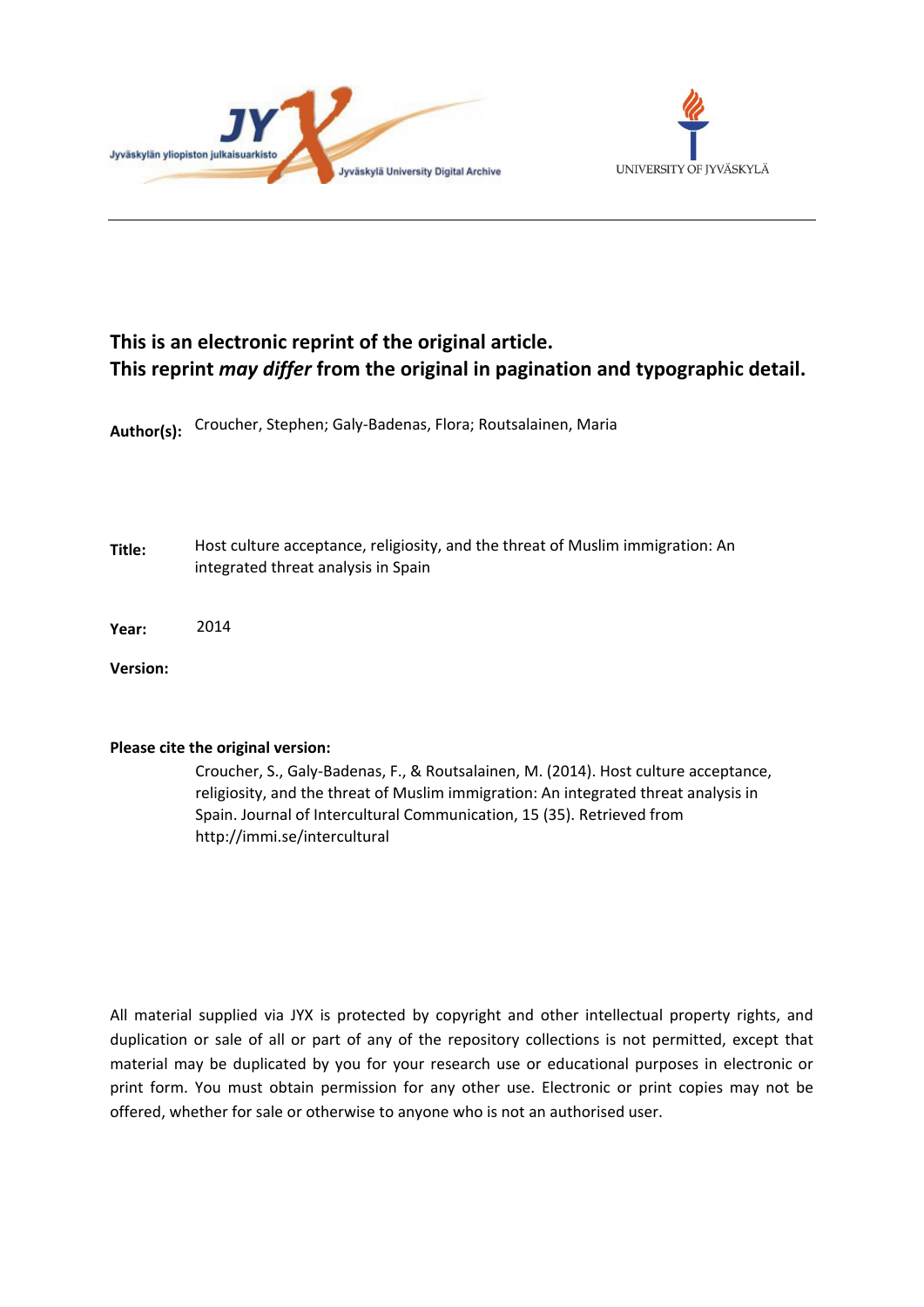# **Host Culture Acceptance, Religiosity,** and the Threat of Muslim Immigration

## **An Integrated Threat Analysis in Spain**

*Stephen M. Croucher, Flora Galy-Badenas, & Maria Ruotsalainen* **University of Jyväskylä**

## **Abstract**

This study explores the intricate relationships between a dominant group's fear of an immigrant group, religiosity, and the dominant culture's perception of if an immigrant group is motivated to culturally adapt. Specifically, Muslim immigration to Spain was analyzed. The study found the following: 1) threat from an immigrant group was negatively correlated with perception of immigrant motivation to adapt, 2) highly religious members of the dominant culture were less likely to believe Muslim immigrants are motivated to culturally adapt, and 3) increased contact with Muslim immigrants led to higher levels of realistic threat and symbolic threat among Spanish Catholics. Implications for integrated threat and intergroup communication research are discussed.

**Keywords:** *Integrated threat theory, Cultural adaptation, Contact hypothesis, Immigration, Islam, Spain*

## Introduction

Research abounds discussing the rise of Islamophobia in Europe (Abbas, 2007; Croucher & Cronn-Mills, 2011; Gonzalez, Verkuyten, Weesie, & Poppe, 2008). In each nation, political parties such as the True Finns in Finland, the National Front in France, the People's Party and the Convergence and Union (Ciu) in Spain have spread anti-Muslim rhetoric. Such rhetoric has painted Muslim immigrants as threats to the European way of life (Stephan, Ybarra, & Bachman, 1999).

Muslim immigration has slowly been increasing since 1990, to an estimated 2-3% of the current Spanish population (Muslims in Europe, 2005). In response to the growing Muslim population, and a perceived Muslim threat, some Spanish lawmakers have begun to propose steps to limit immigration from Islamic nations and to limit expression of Islamic traditions in public (Hurd, 2012; Kern, 2012). Moreover, many Spanish lawmakers and citizens perceive the Muslim population in Spain as unwilling and unable to adapt and fit into Spanish culture (Hurd, 2012). Understanding the variables that relate to the dominant culture fearing/having prejudice toward the growing Muslim population in Spain has both theoretical and practical importance. Theoretically, the perception of threat from Muslim immigrants provides an opportunity to test the effects of integrated threat theory (ITT) (Stephan & Stephan, 1993, 1996) on host environment receptivity. Practically, this examination improves our understanding of the immigration process and intergroup relations. The current analysis adds these theoretical and practical elements to our understanding of threat, host environment receptivity, and the immigration process.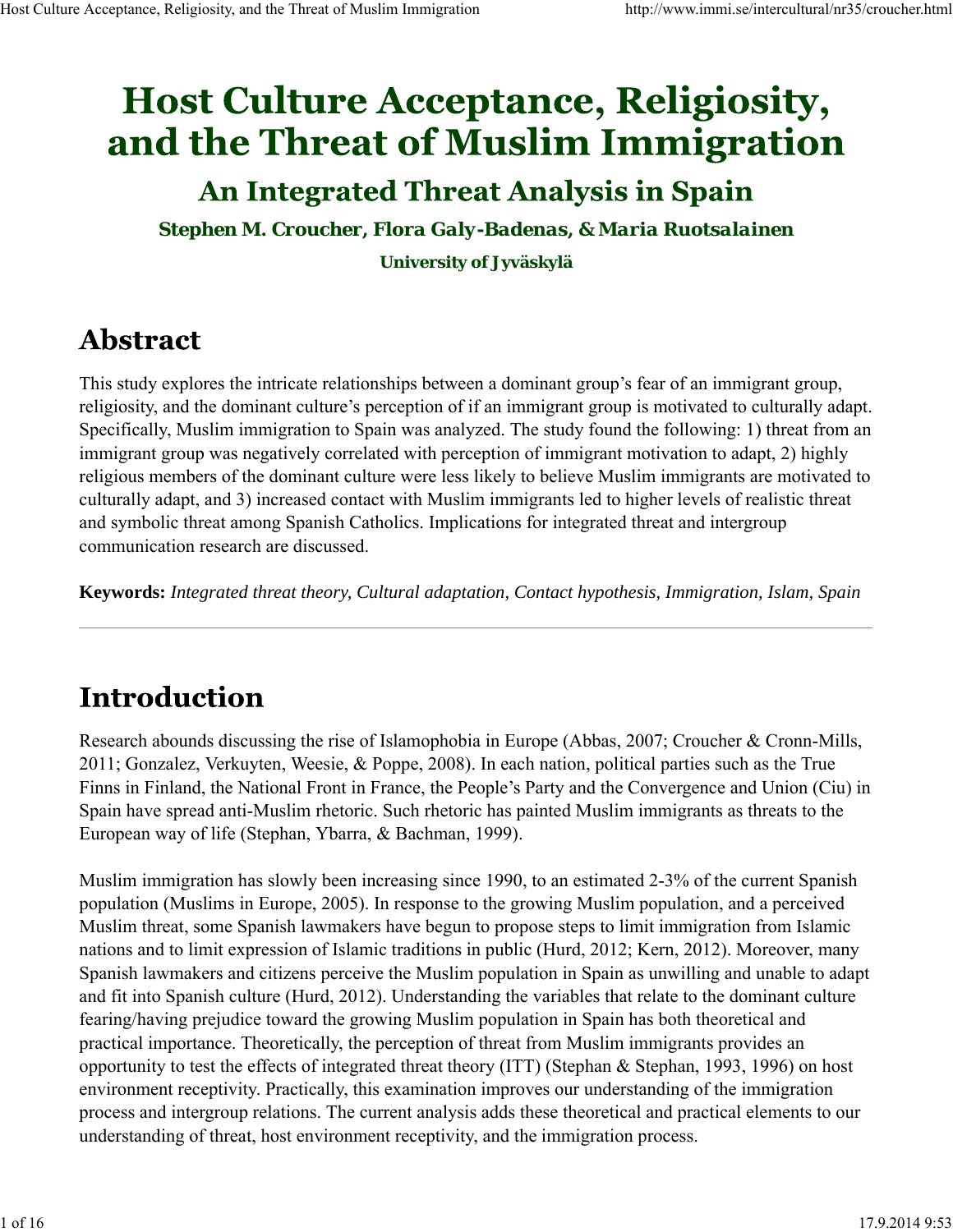Therefore, the current study explores the relationship between prejudice toward Muslim immigrants to Spain and host culture receptivity of these immigrants. Spain was chosen for analysis for the following reasons. First, Islam is the second largest religious group in Spain, behind Catholicism (Muslims in Europe, 2005). Religion, particularly religiosity (strength of religious devotion) is a key variable in predicting how accepting a group is of religious others (Croucher, 2008; Croucher & Cronn-Mills, 2011). Thus, as Spain is a majority Catholic nation with a slowly growing Muslim minority, it is advantageous to explore religiosity as a potential variable influencing threat and host receptivity. Second, the economic crisis Spain is going through at this time offers an opportune moment to capture one significant type of realistic fear of immigrants, economic fear. Economic fears are highly relevant as research shows concern about the economic situation negatively affects public opinion about immigration (Citrin, Green, Muste, & Wong 1997). Thus, the following study considers the relationship between threat, host environment receptivity, and religiosity in Spain.

### **Review of Literature**

Spain is an overwhelmingly Catholic nation, but it is not a secular state (Encarnacíon, 2008). Legally, there are no limits on religious expression. The growing Muslim population in Spain has faced fairly little discrimination in recent years, due to Spain's relatively de-centralized government. This decentralized government has made it possible for a "viable multicultural state" to emerge (Encarnacíon, 2008, p. 110). Even though Spain has a relatively relaxed immigration regulations, and many Spaniards do not pressure immigrants to assimilate (Encarnacíon, 2008), the 2004 Madrid bombings and the fact that nearly 25% of Spaniards are unemployed (Instituto National de Estadística, 2012) has led to questions regarding immigration in Spain. Immigrants are set to lose health care in Spain (Tremlett, 2012) and some political parties including the People's Party (PP) and the Convergence and Union (Ciu) are beginning to argue Spain does not have the resources to handle the number of immigrants in Spain. In fact, many Spaniards have started to feel threatened by Muslim immigrants and have begun to not only blame immigrants for economic and social problems, but have started to demand immigrants either leave Spain or become 100% Spanish (Bad news days, 2010; Tremlett, 2012). Muslim immigrants are no longer believed, by a majority of Spaniards, to be willing to adapt to the Spanish society and therefore are not considered as welcomed in Spain. Thus, immigrants have recently become a problem in Spain, something they have not been for many years.

Moreover, the history of reconquesta on the Iberian Peninsula and the complicated relationship which existed between Spaniards and Muslims in that period should not be overlooked. In 711, the Iberian Peninsula was conquered by the Muslim Moors and they established residence in the area. Islamic Spain lasted more than 800 years, which was characterized by constant conflict as the Christian Kingdoms very soon - from 722 onwards - launched the "reconquesta," an attempt to claim back the land with the support of the Catholic Church. This period lasted until 1495 when the Christians conquered Islamic Spain (Cachia, & Watt, 1965). While exact statements about the effects of the "reconquesta" on current day relations between Muslims and Spaniards cannot be made, it is likely that impact exists.

### **Integrated Threat**

When members of a dominant culture believe their values/beliefs and their group is threatened in some way, prejudicial reactions are likely to develop in response. Prejudice is defined as negative attitudes or beliefs generally expressed through negative emotions or communication toward an out-group (Duckitt, 1992). Factors such as personality, strength of membership in an in-group, adherence to cultural values/beliefs, and perceived differences with an out-group can all affect level of prejudicial expression (Pettigrew & Meertens, 1995). Allport (1954) and Allport and Ross (1967) argued that increased contact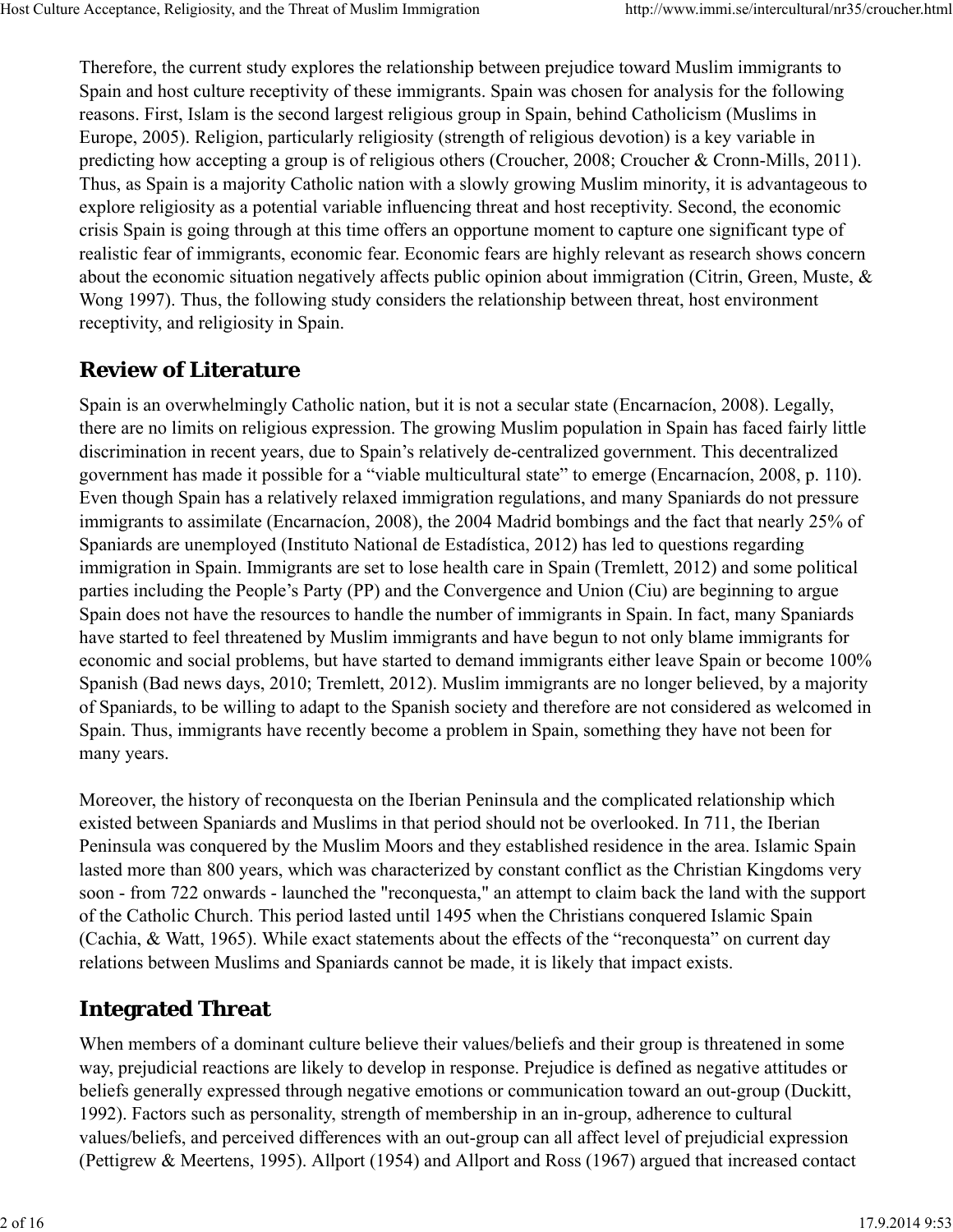between groups, particularly high quality contact should decrease prejudice between groups and facilitate adaptation into the host culture. Thus, the amount of contact members of the dominant culture have with immigrants is related to levels of prejudice. To further explain how prejudice develops in response to a perceived out-group threat, and partially based on the work of Allport (1954), Stephan and Stephan (1993, 1996) posited integrated threat theory (ITT). Stephan and Stephan (1993, 1996) argued threat does not have to be real; perception is enough to lead to a prejudicial response from a dominant group. Four fears can generate prejudice: realistic threats, symbolic threats, negative stereotypes, and intergroup anxiety.

The first kind of threat is *realistic threat*. These are threats to economic, political and physical resources (Stephan & Stephan, 1996). When resources are limited, or when individuals think there are limited resources, and competition from others, discriminatory behavior and prejudice can emerge over this perceived threat. Historically politicians have often linked immigrant groups to economic problems, a classic economic threat (Croucher, 2008; Hargreaves, 1995). In such situations, immigrants are used as scapegoats for the ills of the economy. In 2012-2013, political parties in Spain (the PP and the Ciu) were blaming immigrants for the rapidly growing unemployment rate in Spain.

*Symbolic threat* is the second kind of threat. Stephan and Stephan (1993) asserted when a dominant culture encounters a minority culture that they perceive as having different values, beliefs, norms, and worldviews, this could create misperceptions and fear (threat). Research has shown many Muslim immigrant communities have been victims of misperceptions about their values, beliefs, norms, and worldviews, which in turn has led to discrimination, fear, hate, and violence (threat) (Croucher & Cronn-Mills, 2011; Laurence & Vaisse, 2006; Love, 2009; Shaw, 2012). When these immigrant groups are discriminated against, they will often segregate themselves and not make attempts to adapt to the dominant culture (Croucher, 2008).

*Negative stereotypes* are the third kinds of threat. These are the negative ways in which members of the dominant culture expect the minority culture to behave (Stephan & Stephan, 1993). Negative stereotypes are not a result of realistic or symbolic threats, but instead are another way to communicate fear of a minority group (Stephan & Stephan, 1996). Such negative stereotypes break down communication and lead to fear between groups (Craig & Richeson, 2012; Verkuyten, 1997).

*Intergroup anxiety* is a fear individuals have when they interact with members of an out-group; this is the fourth kind of threat. As intergroup anxiety increases, threat increases (Islam & Hewstone, 1993). Intergroup anxiety is an individual level fear, a kind of fear one has when directly interacting with an out-group member. The other three kinds of threat are group level threats, kinds of threats an individual has in general regarding a minority/out-group. Therefore, intergroup anxiety is not included as a variable of analysis in this study, as this study considers threat from the group. Previous researchers conducting work in ITT have made the same distinction (Croucher 2013; Stephan & Renfro, 2002; Tausch, Tam, Hewstone, Kenworthy, & Cairns, 2007).

## **Host Receptivity**

When an immigrant moves to a new culture, their cultural adaptation is affected by a variety of factors including their willingness to adapt and the host culture's level of receptivity and conformity pressure. *Receptivity* is how accepting or open a society is to newcomers. Mass media portrayals pre-existing notions of groups, economics, and politics (Kim, 1988) all affect receptivity. Conformity pressure is how much the host culture expects immigrant groups to adapt or conform to the values and/or norms of the dominant culture (Croucher, 2008, 2013). In more liberal societies, immigrants are generally allowed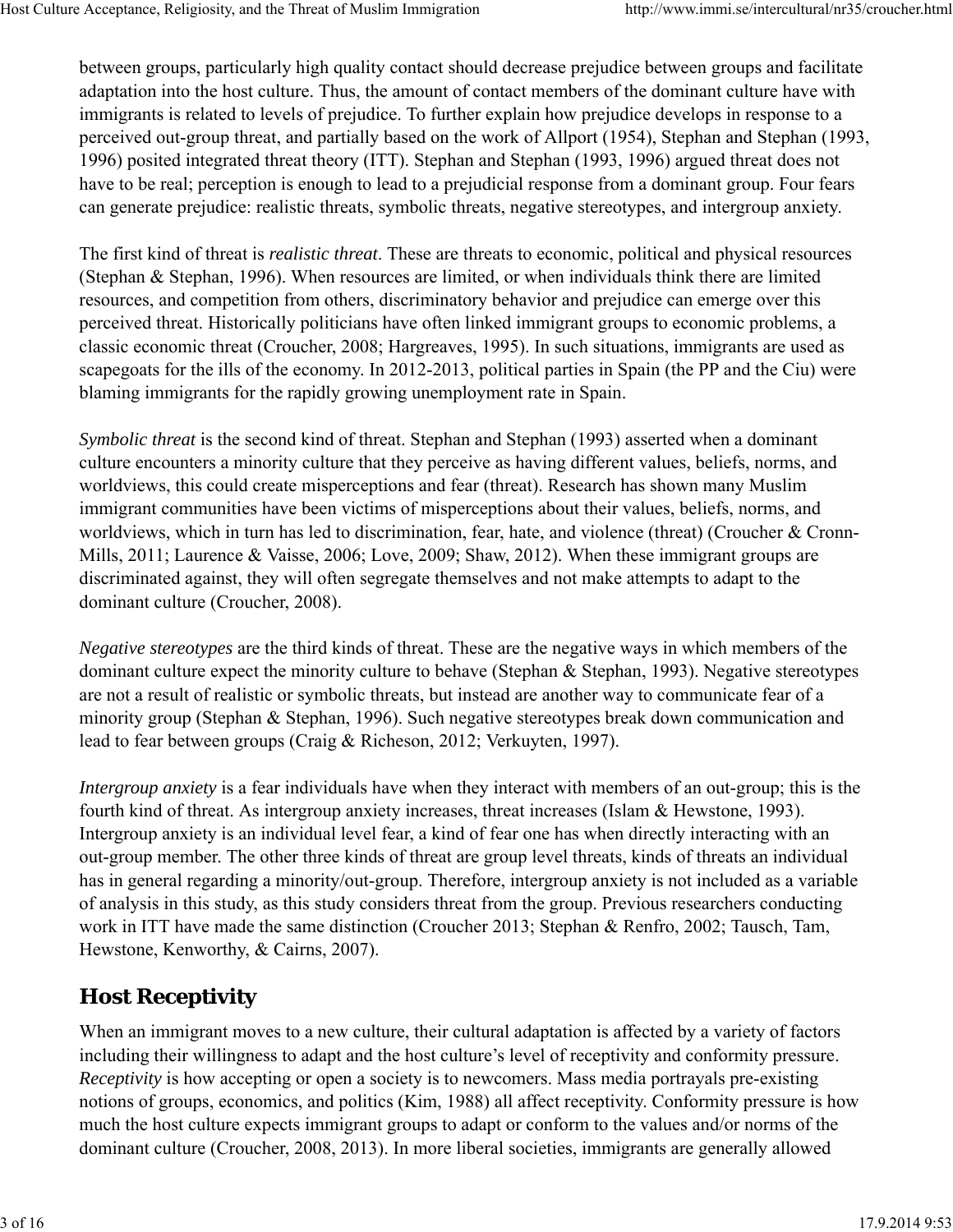more freedom to maintain their own values and/or norms; in more conservative (more ideological) societies, immigrants are typically expected to abandon more of their own values and/or norms for those of the dominant culture (Croucher, 2006). What is key to conformity pressure and receptivity is that they affect an immigrant's motivation to adapt (Croucher, 2013; Kim, 1988).

### **Relationship between Threat and Host Receptivity**

The following section combines the research on integrated threat and host receptivity to show how prejudice (threat) relates to levels of host receptivity. In various nations, dominant groups have displayed prejudice, hostility, and fear toward minority (immigrant) groups. In countries such as Canada, France, Germany, Spain, the United Kingdom, and the United States, Muslim immigrants have been victims of prejudice (Abbas, 2007; Bowen, 2007; Croucher, 2008; Fetzer & Soper, 2005; Tremlett, 2012). Not only have immigrants been victims of prejudice and discrimination, but many groups have been accused of not trying hard enough to adapt to the dominant cultures. When prejudice and hostility increase toward minorities, the chances for productive communication between immigrant groups and the dominant culture decrease, which is an integral part of the cultural adaptation process (Kim, 1988). Prejudice and hostility increase in societies where members of the majority culture perceive their way of life as under attack from the minority cultures, which Stephan and Stephan (1993, 1996) described as an essential element of threat. As Croucher (2009) pointed out, when a situation is unfavorable for an immigrant group to adapt to, such as it is hostile, the group is less likely to want to adapt. Moreover, a dominant culture that is threatened by an immigrant group is more likely to believe that immigrant group is not trying to adapt (Croucher, 2013).

As previous research has demonstrated a negative relationship between threat (real, symbolic, and stereotypes) and perception of immigrant motivation to adapt to the host culture, the following hypothesis tests this relationship:

*H: As threat from an immigrant group increases perception of immigrant group motivation to culturally adapt decreases*

## **Effect of Religiosity on Host Receptivity**

Religiosity, or religiousness, is the "degree of one's connection or acceptance of their religious institution, participation in church attendance and activities, as well as one's regard for the leaders or the religion and church" (Alston, 1975, p. 166). Allport (1954) posited two aspects of religiosity, intrinsic and extrinsic. Intrinsic religiosity is how religious beliefs influence an individual's thoughts, values and motives. Extrinsic religiosity is how an individual acts out their religion and how that religion helps them in daily life. Individuals with higher intrinsic religiosity are more likely to have lower levels of prejudice; while people with higher levels of extrinsic religiosity are more likely to have higher levels of prejudice (Allport & Ross, 1967).

An individual's level of religiosity is related to their approach to conflict, argumentativeness, self-knowledge, media preferences, and strength of ethnic identification (Blaine, Trivedi, & Eshelman, 1998; Croucher, Oommn, Borton, Anarbeva, & Turner, 2010; Rimmer, 1996). Croucher & Cronn-Mills (2011) hypothesized religiosity could predict how much a dominant religious group believes immigrants lack motivation to adapt. They showed this relationship from a qualitative perspective, but did not directly investigate it from a quantitative approach. The argument is that individuals who are highly religious are more likely to not believe individuals from a different religious community are willing to adapt to the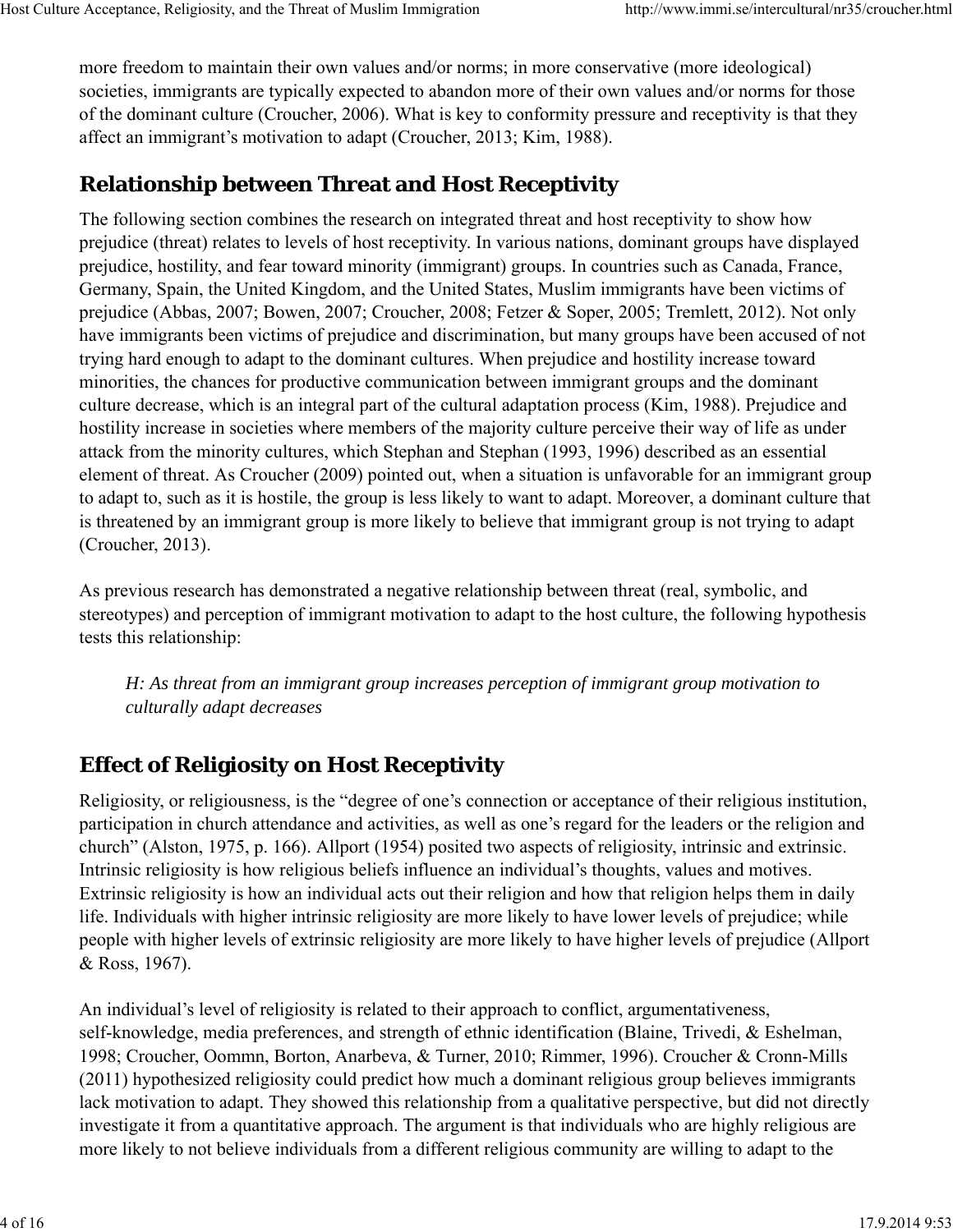dominant culture and group (Croucher, 2008). Therefore, to better understand the predictive power of religiosity on the perception of immigrant group motivation to culturally adapt, we explored it in Spain, a Catholic nation known for high levels of religious observance (Encarnacíon, 2008). Thus, the following question is posed:

*RQ1: To what extent will religiosity predict perception of immigrant group motivation to culturally adapt?*

Finally, Spanish Catholics are more than likely going to have more contact with other Catholics than with Muslim immigrants. Research has shown contact with an immigrant group (Croucher, 2013; Stephan & Stephan, 1993, 1996; Verkuyten, 1997) significantly decreases prejudice toward (threat) that group. Croucher (2013) proposed the level of religiosity of an individual may influence their willingness to have contact with an individual from a different religious group. Individuals may perceive an individual from a different religious group as too different from their ingroup, and not want to engage in communication, thus intensifying perceived difference and threat. Therefore, the following question is put forth to explore the predictive nature of religiosity on threat:

*RQ2: To what extent will religiosity predict levels of threat?*

## **Method**

### **Participants and Procedures**

The total sample was 217 self-identified Catholics in Spain. Participants ranged in age from 18 to 57 (*M* = 29.88, *SD* = 9.17). Of the participants, 121 (55.8%) were men and 96 (44.2%) were women. When asked to characterize their highest educational level, 51 (23.5%) said high school or less, 27 (12.4%) said two-years of college, 82 (37.8%) said a college degree, 31 (14.3%) said some graduate education, and 26 (12%) said a graduate degree. All surveys were distributed online via Survey Monkey. Participants were contacted through previously established social networks in Spain using a snowball sampling method (Neuman, 2006). Therefore, this sampling method is not random. However, it represents a case of "sampling to" as opposed to "sampling from" a population (DeMaris, 2004). "Sampling to" a population represents a hypothetical population, who to a certain extent can be understood based on demographic characteristics.

### **Measures**

All surveys included demographic questions and the following measures: measure of intergroup contact (González et al., 2008), measure of symbolic threat (González et al. 2008; Stephan, et al., 1999), measure of realistic threat (González et al., 2008), stereotype measure (González et al., 20048), perception of motivation to acculturate measure (Croucher, 2009), and measure of religiosity (Croucher, Turner, Anarbaeva, Oommen, & Borton, 2008). Surveys were originally prepared in English. After the instrument was written in English, native speakers of Spanish translated it. Bilingual speakers then back-translated it. All translations were compared to ensure accuracy (Cohen's kappa). See Table 1 for the means, standard deviations, correlations, and alphas associated with the study variables by nation.

### *Intergroup Contact*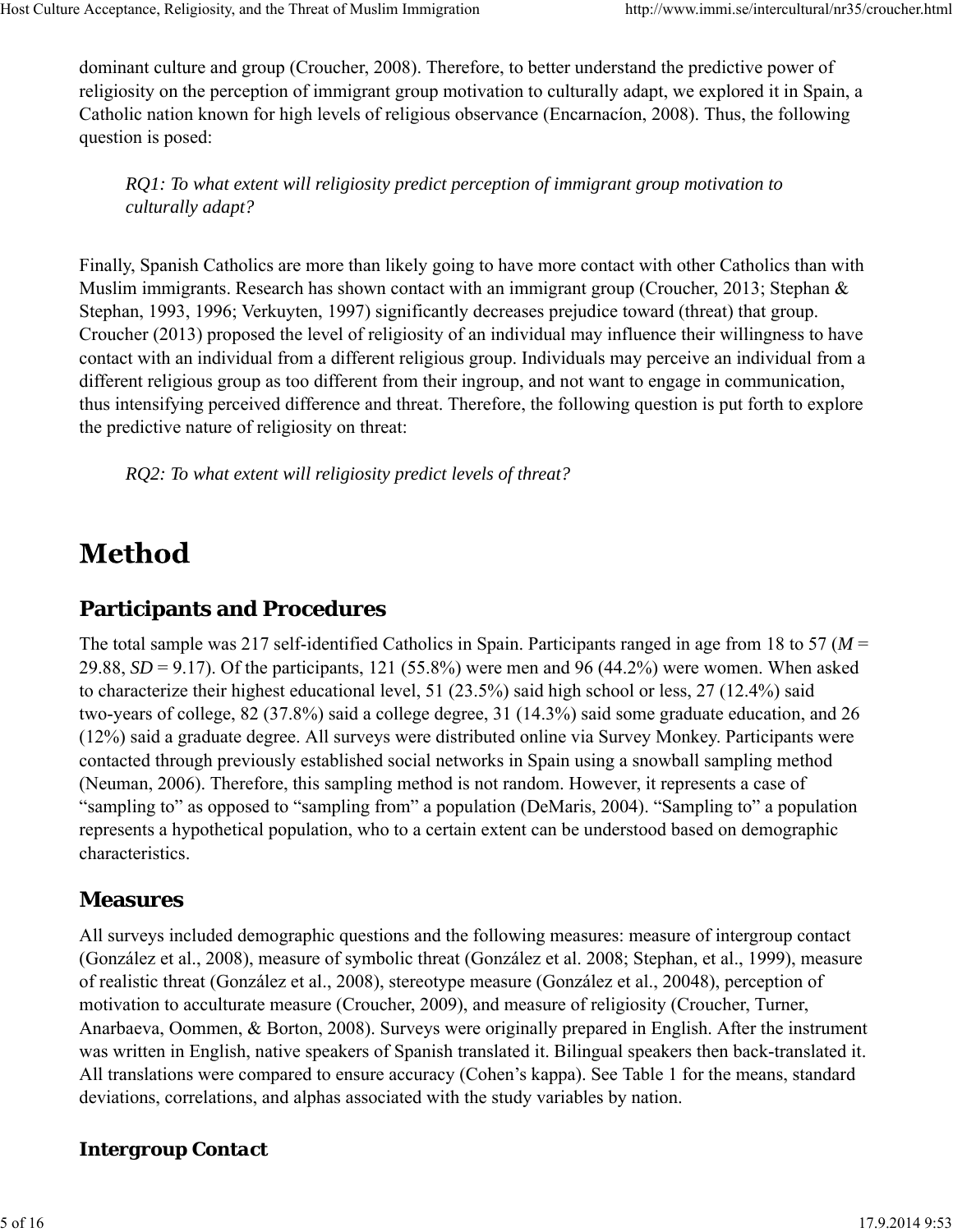Four items were used to measure intergroup contact (González et al., 2008), which was included in this study as a control variable. Two sample items include: "How many Muslim friends do you have?" and "Do you have contact with Muslim students or co-workers?" The first item was rated from (1) *none* to (4) *only Muslim friends*. The remaining three items were rated from (1) *never* to (4) *often*. The alpha for the scale was .70 in the González et al. (2008) study.

#### *Symbolic Threat*

Three items measured symbolic threat (González et al., 2008). The items were: "Spanish identity is being threatened because there are too many Muslims," "Spanish norms and values are being threatened because of the presence of Muslims," and "Muslims are a threat to Spanish culture." Responses ranged from (1) *strongly disagree* to (5) *strongly agree*. A higher score indicated a stronger feeling of threat. The scale has shows high reliability of .89 (González et al., 2008).

#### *Realistic Threat*

To measure realistic threat, participants were given three statements that assessed the effects of Muslims on the economic situation in their nation. The statements include: "Because of the presence of Muslims, people have more difficulties finding a job," "Because of the presence of Muslims, people have more difficulties finding a house," and "Because of the presence of Muslims, unemployment in Spain will increase." Responses ranged from (1) *strongly disagree* to (5) *strongly agree*. Higher scores indicate more threat. This assessment has also shown reliability, .80 (González et al., 2008).

#### *Stereotypes*

Individuals were asked to what extent the following trait adjectives described Muslims: violent, dishonest, unintelligent, friendly (reverse-scored), arrogant, kind (reverse-scored), avaricious, and inferior. Responses ranged from (1) *no, absolutely not,* to (5) *yes, certainly*.The alpha for these traits was .83 in the original González et al. (2008) study.

#### *Perception of Motivation to Acculturate*

Participants were asked to respond to four statements modified from Croucher's (2009) motivation to acculturate scale. Two sample statements are: "I think Muslims want to become Spanish" and "I think Muslims take appropriate steps to be Spanish." The alpha for the original scale was .83.

#### *Measure of Religiosity (MOR)*

This scale has 25 items, and is a uni-dimensional measure of religiosity, or religiousness (Croucher et al., 2008). The MOR treats religiosity as a single construct.[1] The first ten items are on a 7-point scale ranging from *never* to *very often*. Sample items include: "I attend regularly scheduled religious services" and "I attend religious services held on religious holidays." The remaining 15 items are on a 7-point scale ranging from *not at all important* to *very important.* Sample items include: "Religion is important when I choose what books to read," and "Religion is important in who I vote for in elections for political offices."In the original study, the Cronbach alpha for this scale was .99.

**Table 1:** *Means, Standard Deviations, Correlations, and Alphas for all Study Variables*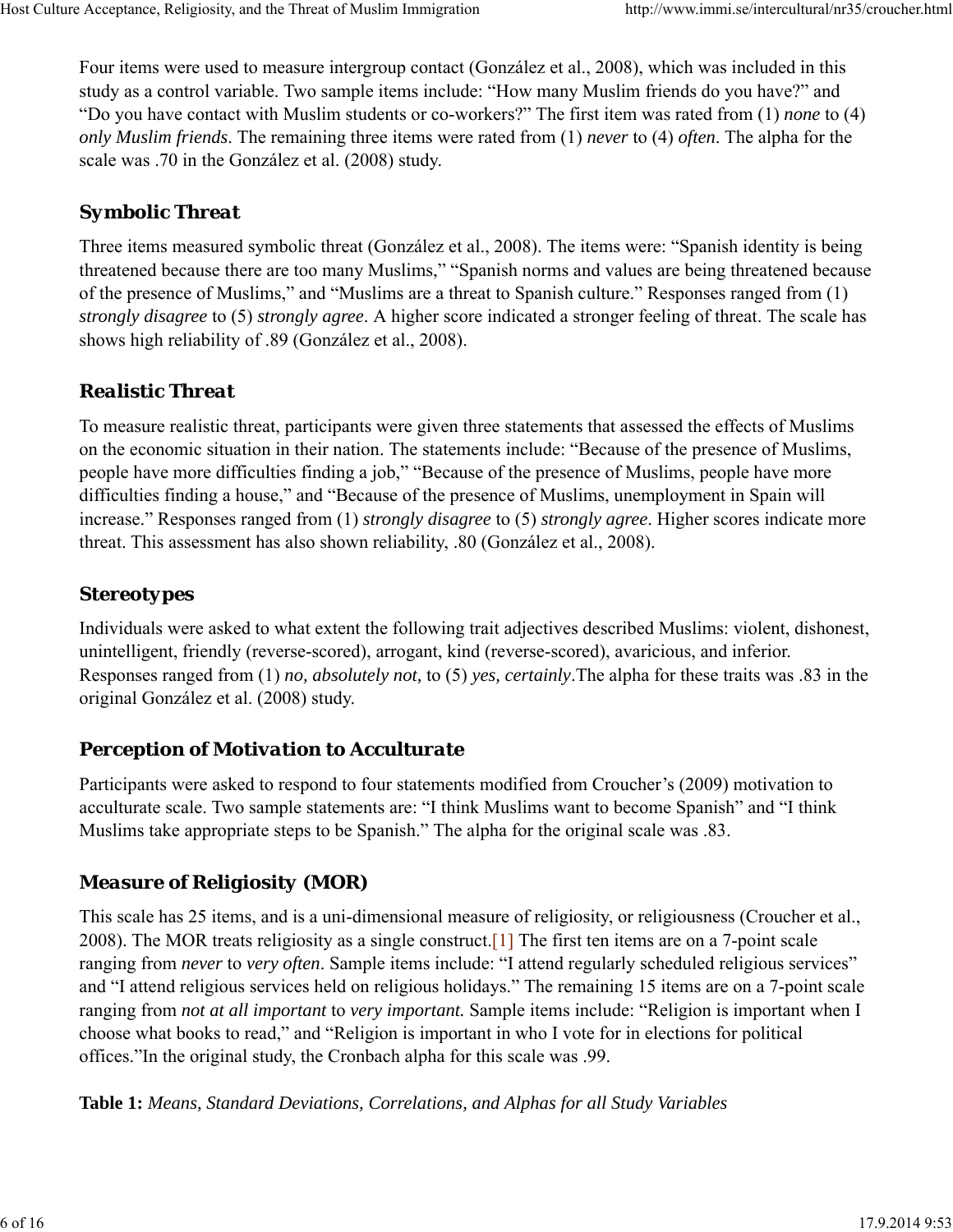| <b>Variable</b>                                | $\boldsymbol{M}$ | <b>SD</b> | $\alpha$ | (1)            | (2)            | (3)                      | (4)                      | (5)    | (6) |
|------------------------------------------------|------------------|-----------|----------|----------------|----------------|--------------------------|--------------------------|--------|-----|
| (1) Religiosity                                | 4.54             | 1.88      | .89      | $\blacksquare$ |                |                          |                          |        |     |
| (2) Realistic Threat                           | 2.25             | .85       | .83      | $.12*$         | $\blacksquare$ |                          |                          |        |     |
| (3) Symbolic Threat                            | 1.96             | .72       | .85      | $-.07$         | $.48**$        | $\overline{\phantom{0}}$ |                          |        |     |
| (4) Negative Stereotypes                       | 3.09             | 1.10      | .79      | $.11*$         | $.44**$        | $.37**$                  | $\overline{\phantom{0}}$ |        |     |
| (5) Perception of Motivation<br>to Acculturate | 3.97             | 1.99      | .87      | $-21**$        | $-41**$        | $-40**$                  | $-82**$                  |        |     |
| (6) Intergroup Contact                         | 1.24             | .47       | .75      | .00            | $.24**$        | $.62**$                  | $-.02$                   | $-.07$ |     |

*Note:*  $* p < .05, **p < .01$ .

## **Results**

### **Hypothesis**

To test the hypothesis, Pearson product-moment correlations were conducted. The hypothesis proposes a negative relationship between threat and perception of immigrant motivation to acculturate. There were significant negative correlations for all three types of integrated threat (realistic threat, symbolic threat, and stereotypes) and perception of immigrant motivation to acculturate. The correlations for perception of immigrant acculturation motivation were  $(r = -0.41, p < 0.01)$  for real threat,  $(r = -0.40, p < 0.01)$  for symbolic threat, and  $(r = -.82, p < .01)$  for stereotypes.

#### **Research Questions**

To answer the research questions, multiple regression models were constructed. The first model for each regression included two demographic variables that influence perceptions of immigrant groups: age, and educational level of host culture member. Typically more educated individuals have lower levels of prejudice, are less likely to stereotypes, and less likely to fear immigrants; the relationship with age is a bit more complex. Young educated, and older educated individuals are more likely to have low levels of prejudice, fear, etc…, while older uneducated individuals are more likely to have higher levels of prejudice and fear (Allport & Ross, 1967; Croucher, 2009; Croucher & Cronn-Mills, 2011; Duckitt, 1992; González et al., 2008; Pettigrew & Tropp, 2006; Stephan, Ybarra, & Bachman, 1999). Moreover, Croucher and Cronn-Mills (2011) and Croucher (2008) found older individuals with high religiosity are more likely to fear immigrants than young individuals with low religiosity; just as educated individuals with low religiosity are also less likely to be prejudicial than individuals with high religiosity and low levels of education. Thus, cross-products of age and religiosity, and education and religiosity were added in the final models of each regression to test the interactions of these variables.

To answer *RQ1*, a multiple regression model was generated with perception of immigrant motivation to acculturate as the criterion variable, age and education as control variables, religiosity as the predictor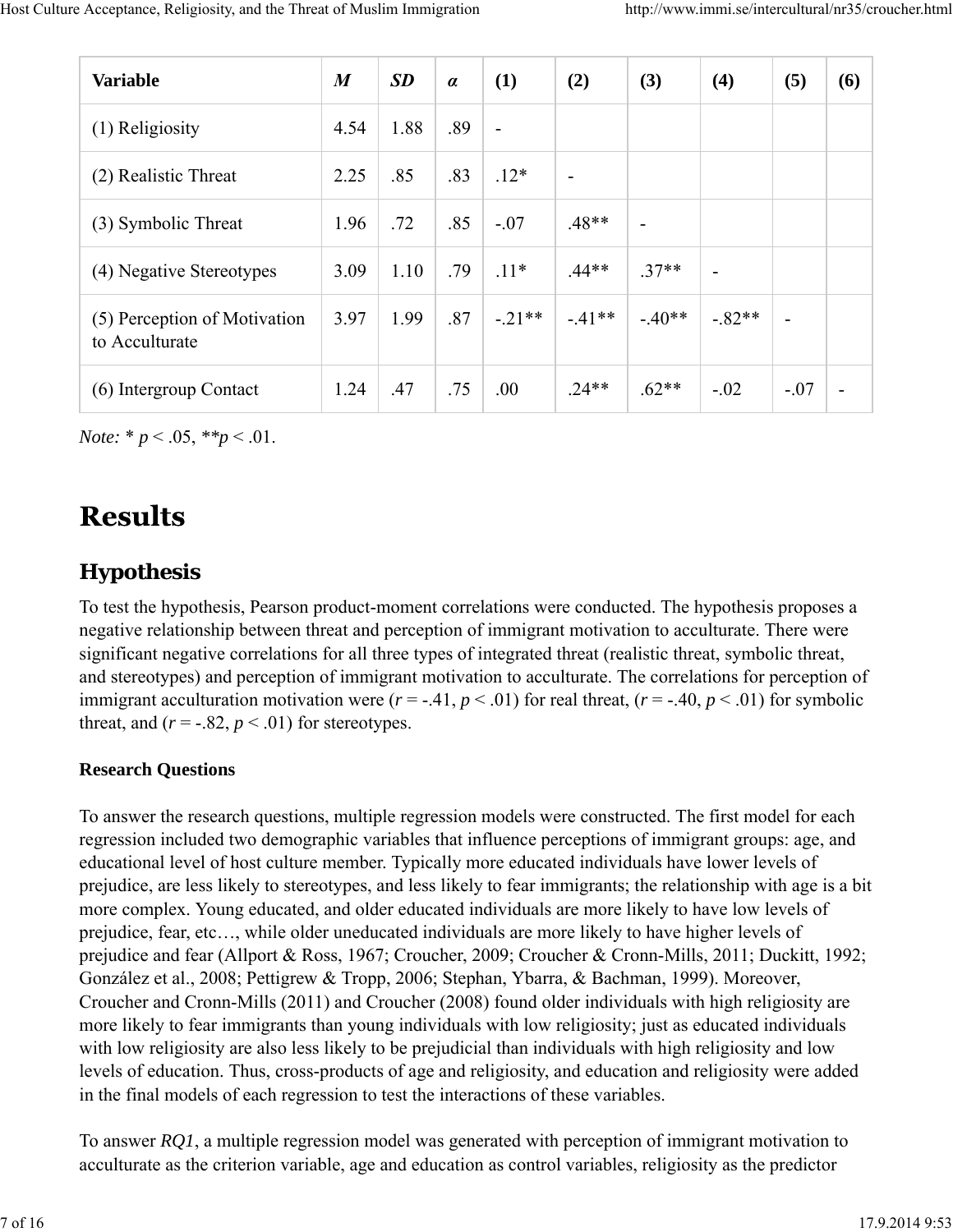variable, and the cross-products of age and religiosity, and education and religiosity. In model 1, age and education were entered into the model ( $R^2_{adj}$  = .00). In model 2, religiosity was added to the model ( $R^2_{adj}$ )  $= .03, p < .05, b = .21$ ). Model 2 was a significant improvement over model 1 ( $\Delta F = 8.98, p = .01$ ). In model 3, the cross products of age and religiosity and education and religiosity were entered into the model ( $R^2_{adj}$  = .04, *p* < .05). This model however, was not a significant improvement over model 2 ( $\Delta F$  = 2.45,  $p = ns$ ); therefore, model 2 was retained for final analysis. Age and education were not significant predictors of perception of immigrant motivation to acculturate. See Table 2 for full regression results.

| <b>Regressor</b>         | <b>Model 1</b> | <b>Model 2</b> | <b>Model 3</b> |
|--------------------------|----------------|----------------|----------------|
| Intercept                | 3.89           | .41            | 2.94           |
| Age                      | .03            | .00            | $.41*$         |
| <b>Educational Level</b> | .01            | .05            | $-.11$         |
| Religiosity              |                | $.21**$        | .19            |
| Age*Religiosity          |                |                | $-.47*$        |
| Education*Religiosity    |                |                | .24            |
| $\boldsymbol{F}$         | .15            | $3.10*$        | 2.87*          |
| $\Delta F$               |                | 8.98**         | 2.45           |
| $R^2$                    | .00            | .05            | .07            |
| $R^2$<br>adj             | .00            | .03            | .05            |

**Table 2:** *Regression model for Perception of Immigrant Motivation to Acculturate*

*Note:*  $* p < .05, **p < .01$ .

To answer *RQ2*, three multiple regressions were created using a type of threat as the criterion variable in each regression and religiosity as the predictor variable. Age and education were added as control variables in the first model to test the effects of these demographic controls. Intergroup contact was added as a control variable in the second model to test its effect. Research has shown intergroup contact can affect levels of prejudice between groups. Religiosity was added in the third model. Cross-products of age and religiosity, and education and religiosity were added in the fourth model. Regression results are presented in Tables 3-5.

In predicting realistic threats, in model 1 age and education were added  $(R^2_{adj} = .00)$ . In model 2, intergroup contact (*b* = .26, *p* < .01) was added ( $R^2_{adj}$  = .05,  $\Delta F$  = 13.74, *p* = .01). Model 2 was a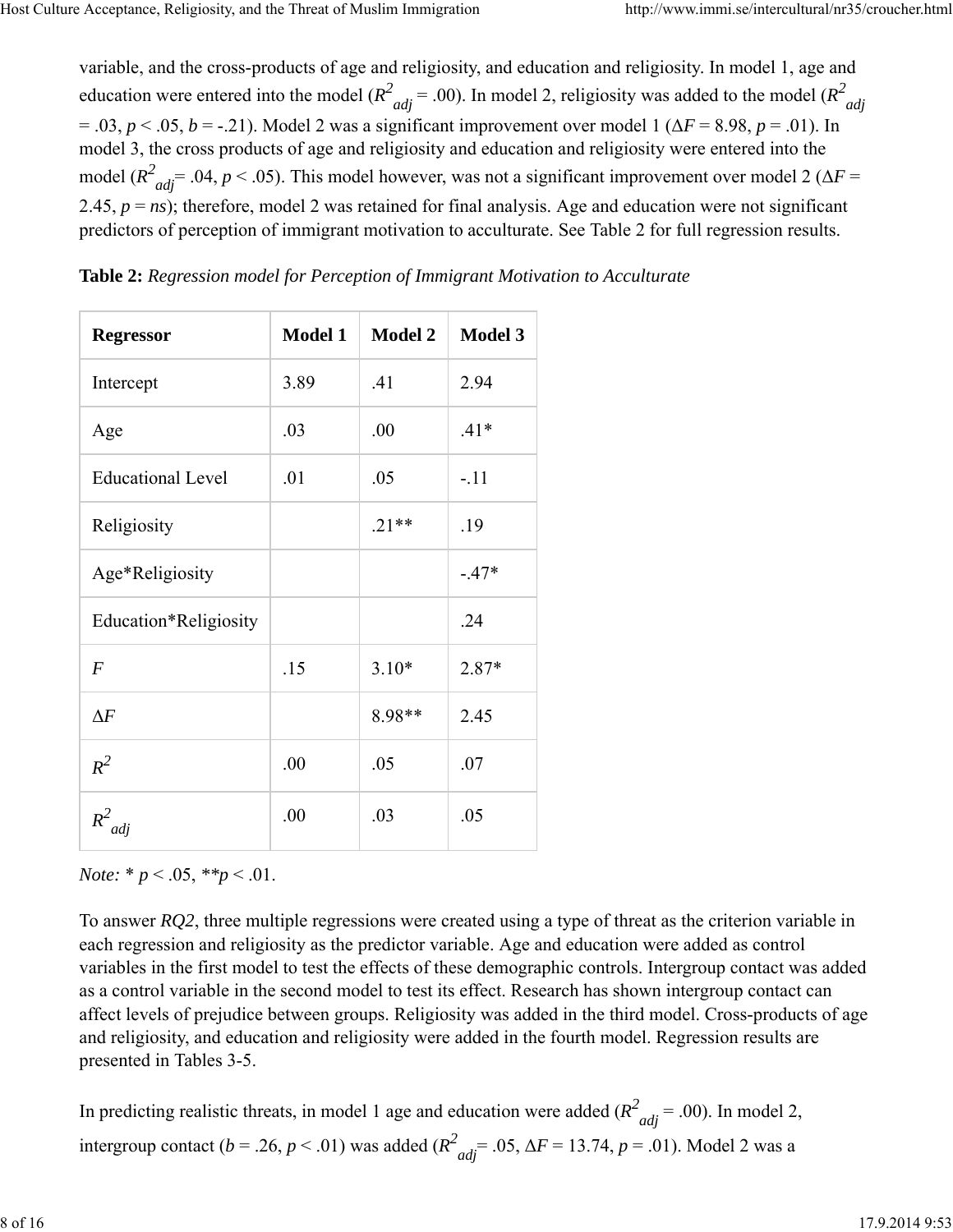significant improvement over model 1, showing intergroup contact to have a significant effect on perception of realistic threat from immigrants. In model 3, religiosity (*b* = -.13) was added to the model  $(R^2_{adj} = .06, \Delta F = 3.36, p = .ns)$ . Thus, model 3 was not a significant improvement over model 1. In model 4, cross-products of age and religiosity, and education and religiosity were added ( $R^2_{adj}$  = .07,  $\Delta F$  = 1.53, *p* = .*ns*). Therefore, model 2 was retained for final analysis. See Table 3 for the full regression results.

| <b>Regressor</b>          | <b>Model 1</b> | <b>Model 2</b> | <b>Model 3</b> | Model 4  |
|---------------------------|----------------|----------------|----------------|----------|
| Intercept                 | 2.12           | 1.64           | 1.93           | 2.12     |
| Age                       | .03            | .05            | .07            | $-.25$   |
| <b>Educational Level</b>  | .04            | .00            | $-.03$         | .23      |
| <b>Intergroup Contact</b> |                | $.26**$        | $.26**$        | $.25**$  |
| Religiosity               |                |                | $-13$          | .04      |
| Age*Religiosity           |                |                |                | .36      |
| Education*Religiosity     |                |                |                | $-.36$   |
| $\boldsymbol{F}$          | .31            | $4.80**$       | 4.48**         | $3.51**$ |
| $\Delta F$                |                | 13.74**        | 3.36           | 1.53     |
| $R^2$                     | .00            | .07            | .08            | .10      |
| $R^2$<br>adj              | .00            | .05            | .06            | .07      |

|  | Table 3: Regression Model for Realistic Threat |  |  |
|--|------------------------------------------------|--|--|
|  |                                                |  |  |

*Note:* \* *p* < .05, *\*\*p* < .01.

To predict symbolic threat, age and education were added to model  $1(R^2_{adj} = .00)$ . In model 2, intergroup contact was added ( $R^2_{adj}$  = .39). In model 2, intergroup contact ( $b$  = .64,  $p$  < .001) was added to the model  $(R^2_{adj} = .39, \Delta F = 131.90, p = .001)$ . Model 2 was a significant improvement over model 1, showing intergroup contact to have a significant effect on perception of symbolic threat from immigrants. In model 3, religiosity was added to the model  $(R^2_{adj} = .40, \Delta F = 2.25, p = .ns)$ . Model 3 was not a significant improvement over model 2. In model 4, cross-products of age and religiosity, and education and religiosity were added  $(R^2_{adj} = .42, \Delta F = 2.05, p = .ns)$ . Thus, model 2 was retained for final analysis. See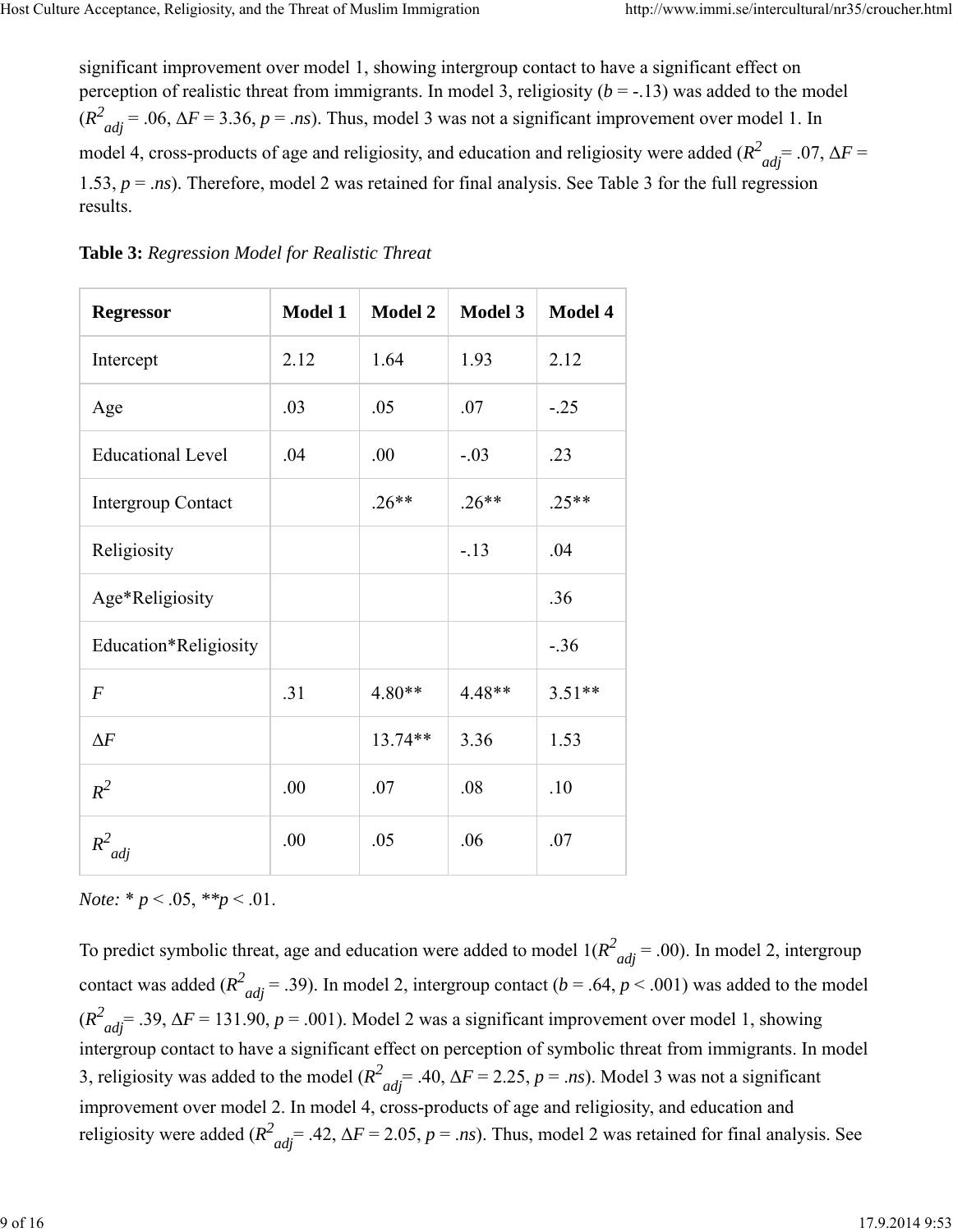Table 4 for the full regression results.

| Table 4: Regression Model for Symbolic Threat |  |  |  |
|-----------------------------------------------|--|--|--|
|-----------------------------------------------|--|--|--|

| <b>Regressor</b>          | <b>Model 1</b> | <b>Model 2</b> | <b>Model 3</b> | <b>Model 4</b> |
|---------------------------|----------------|----------------|----------------|----------------|
| Intercept                 | 1.95           | .92            | 1.08           | .72            |
| Age                       | $-.05$         | .00            | .01            | $-.27$         |
| <b>Educational Level</b>  | .03            | $-.08$         | $-.01$         | .17            |
| <b>Intergroup Contact</b> |                | $.64***$       | $.64***$       | $.63***$       |
| Religiosity               |                |                | $-.08$         | .11            |
| Age*Religiosity           |                |                |                | .31            |
| Education*Religiosity     |                |                |                | $-0.39$        |
| $\overline{F}$            | .21            | 44.20***       | 33.92***       | 23.53***       |
| $\Delta F$                |                | 131.90***      | 2.25           | 2.05           |
| $R^2$                     | .00            | .40            | .41            | .42            |
| $R^2$<br>adj              | .00            | .39            | .40            | .40            |

*Note:* \* *p* < .05, *\*\*p* < .01, \*\*\* *p* < .001.

To predict negative stereotypes, age and education were added to model 1 ( $R^2_{adj}$  = .00). In model 2, intergroup contact (*b* = -.04, *p* = *ns*) was added ( $R^2_{adj}$  = .00,  $\Delta F$  = .01, *p* = .*ns*). Model 2 was not a significant improvement over model 1. In model 3, religiosity was added,  $(R^2_{adj} = .02, \Delta F = 1.15, p = .ns)$ . This model was also not an improvement over the previous model. In model 4, cross-products of age and religiosity, and education and religiosity were added  $(R^2_{adj} = .05, \Delta F = 2.79, p = .ns)$ . Thus, model 1 was the final model retained for analysis. See Table 5 for the full regression results.

**Table 5:** *Regression Model for Negative Stereotypes*

| <b>Regressor</b> | Model 1 | <b>Model 2</b> | <b>Model 3</b> | <b>Model 4</b> |
|------------------|---------|----------------|----------------|----------------|
| Intercept        | 2.90    | 2.99           | 2.65           | 3.01           |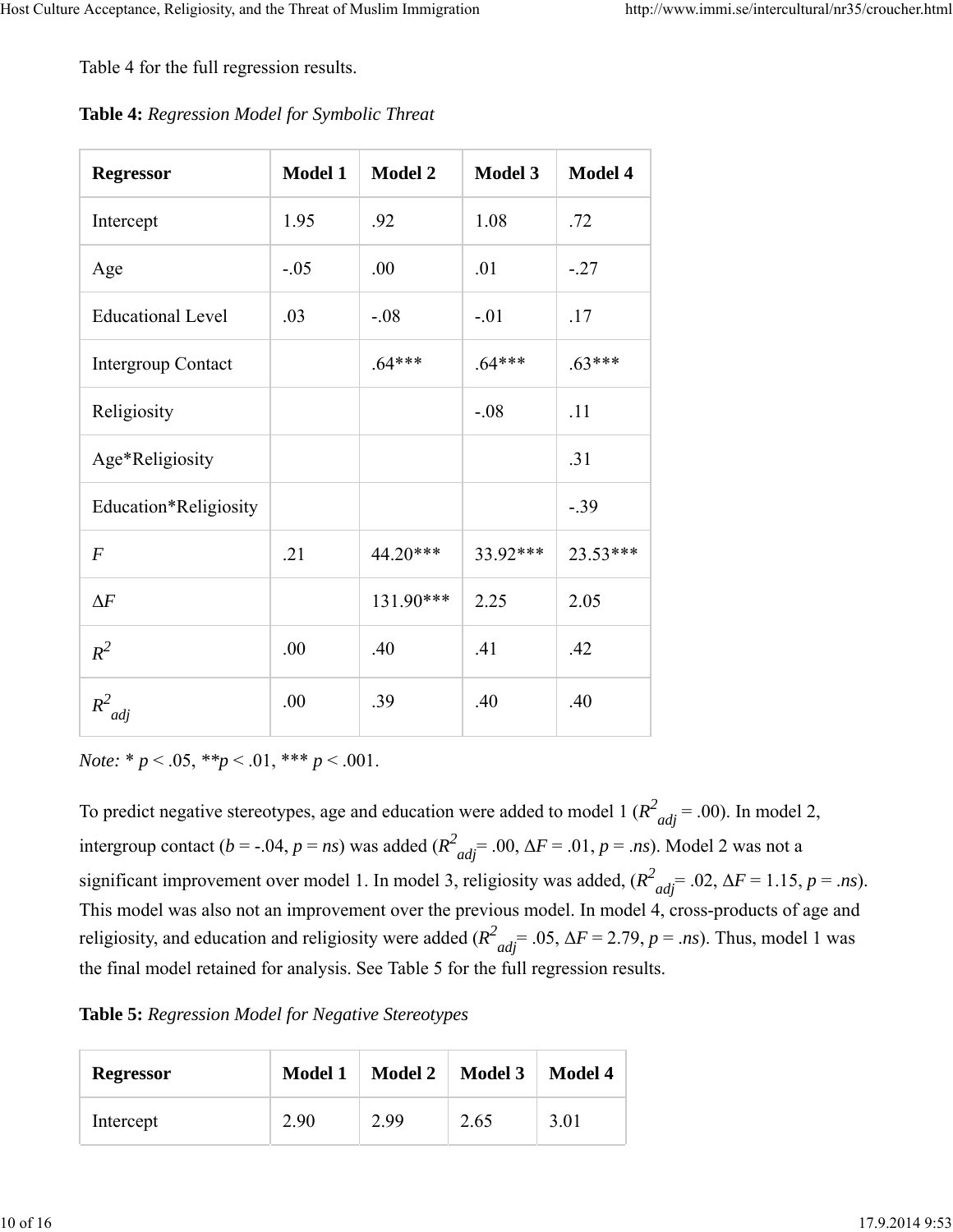| Age                       | .06  | .05    | .04    | $.49*$  |
|---------------------------|------|--------|--------|---------|
| <b>Educational Level</b>  | .05  | .06    | .08    | $-.20$  |
| <b>Intergroup Contact</b> |      | $-.04$ | $-.04$ | $-.02$  |
| Religiosity               |      |        | .12    | $-.02$  |
| Age*Religiosity           |      |        |        | $-.51*$ |
| Education*Religiosity     |      |        |        | .40     |
| $\overline{F}$            | .83  | .65    | 1.15   | 1.71    |
| $\Delta F$                |      | .01    | .01    | .05     |
| $R^2$                     | .00. | .01    | .02    | .02     |
| $R^2$<br>adj              | .00  | .00    | .00    | .02     |

*Note:*  $* p < .05, **p < .01$ .

Religiosity was a statistically significant predictor of perception of immigrant motivation to culturally adapt ( $b = -.21$ ,  $R^2_{adj} = .03$ ) (*RQ1*). However, as Tables 3-5 reveal, religiosity was not a significant predictor of threat from Muslim immigrants in Spain. However, what is interesting to find is that contrary to previous findings and for example decades of work in intergroup communication based on intergroup contact theory and the contact hypothesis (Allport, 1954; Allport & Ross, 1967), increased contact with Muslim immigrants leads to increased feelings of a realistic threat ( $b = .26$ ) and of a symbolic threat ( $b =$ .64).

## **Discussion**

The findings from this study reveal the following. First, the study demonstrates that Spanish Catholics who perceive a threat from Muslim immigrants believe Muslim immigrants are not willing to adapt to Spanish culture see Tables 1 and 2). Second, Spanish Catholics with high religiosity show less interest in having contact with Muslim immigrants than Spaniards with low religiosity. Third, Spaniards who feel threaten by immigrants are less likely to believe Muslim wish to adapt and are therefore less willing to welcome them to Spain. Fourth, the results show that education and age did not have a significant effect on levels of threat or perception of Muslims willingness to adapt to Spanish culture. However, a surprising finding is that the more contact Spaniards with high and low religiosity have with Muslims does not lead to a decreased perception of threat from Muslim immigrants.

Data collection for this study took place in 2012 while Spain was in the midst of an economic crisis (Encarnacíon, 2008; Instituto National de Estadística, 2012). Economic crises, such as massive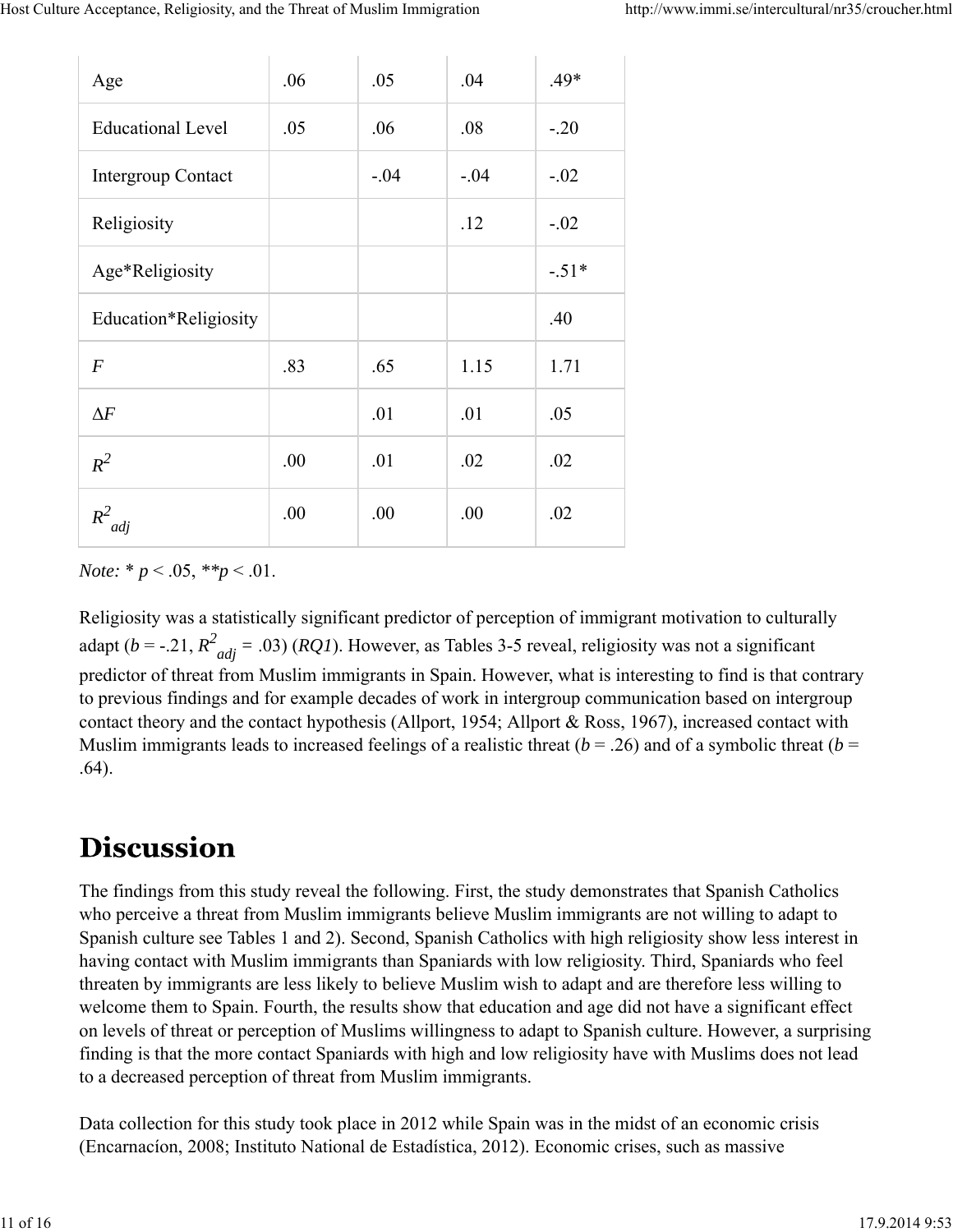unemployment, rising inflation, and rising anti-immigrant rhetoric adversely affect relationships between immigrant groups and dominant cultures (Citrin et al., 1997). The economic situation in Spain has affected how members of the dominant culture perceive and interact with immigrants (Bad news days, 2010; Tremlett, 2012). Therefore, the results of this study should be interpreted in this present economic and political situation.

The significance of religious identity in Spain must be considered. Spaniards who are highly religious are more likely to disbelieve Muslim immigrants' are motivated to adapt to Spanish society. High levels of religiosity are positively correlated with higher levels of realistic threat  $(r = .12)$  and negative stereotyping  $(r = .11)$ . In the Spanish context, Muslim immigrants represent a threat to the Spanish Catholic religious identity. Therefore, as Spanish Catholics observe more and more Muslims immigrating to Spain, Catholics feel their Catholic identity as increasingly under threat. Giles and Johnson's (1981) ethnolinguistic identity theory (ELIT) offers an explanation for this phenomenon. ELIT explains how within a social group, ingroup dependence, boundaries, and other societal forces shape the vitality and strength of the ingroup members' identity (Abrams, O'Connor, & Giles, 2002). When that group is threatened, the identity is more likely to strengthen in response to the external threats; such a strengthening is occurring with Catholics in Spain.

Increased feelings of symbolic and real threat from Muslims run counter to the fundamental principles of the contact hypothesis, which proposes increased contact between groups should lead to lower levels of prejudice and higher levels of tolerance and understanding (Allport, 1954; Pettigrew, 1997). A potential explanation for this result is the operationalization of intergroup contact (González et al., 2008). Both quantity and quality of intergroup contact is essential to reducing prejudice between groups (Pettigrew, 1997; Pettigrew & Tropp, 2006). The measure used for this study focused more on quantity of intergroup contact, and not on quality. Thus, increased quantity of intergroup contact is related to heightened symbolic and real threat toward Muslims. This is an interesting finding as it reveals that increased contact between groups may not always be a good thing, it really might be quality over quantity of contact that truly affects perceptions of others (Pettigrew & Tropp, 2006). Therefore, the quality and or kinds of interactions between Muslims and Catholics in Spain should also be explored more in-depth.

## **Implications**

This research extends our understanding of integrated threat research. The majority of research on integrated threat has considered the impact of Muslim immigration on Northern European nations. Moreover, this research has not specifically looked at immigration in a nation experiencing an economic crisis to Spain's extent. The results of this study demonstrate that during a time of economic crisis, a nation with a relatively small, but growing Muslim immigrant population will indeed feel threatened.

This research also extends our understanding of cultural adaptation. The overwhelming majority of work on cultural adaptation considers the perceptions/feelings of the immigrant group. This research furthers our knowledge of how the dominant culture perceives the cultural adaptation process. The perception of the dominant culture is an integral part of the process (Kim, 1988, 2001).

In conclusion, this study explored the relationships between threat, perception of immigrant motivation to culturally adapt, and religiosity in regards to Muslim immigrants in Spain. These data suggest that among Spanish Catholics, increased threat is correlated with a decreased perception of Muslim immigrant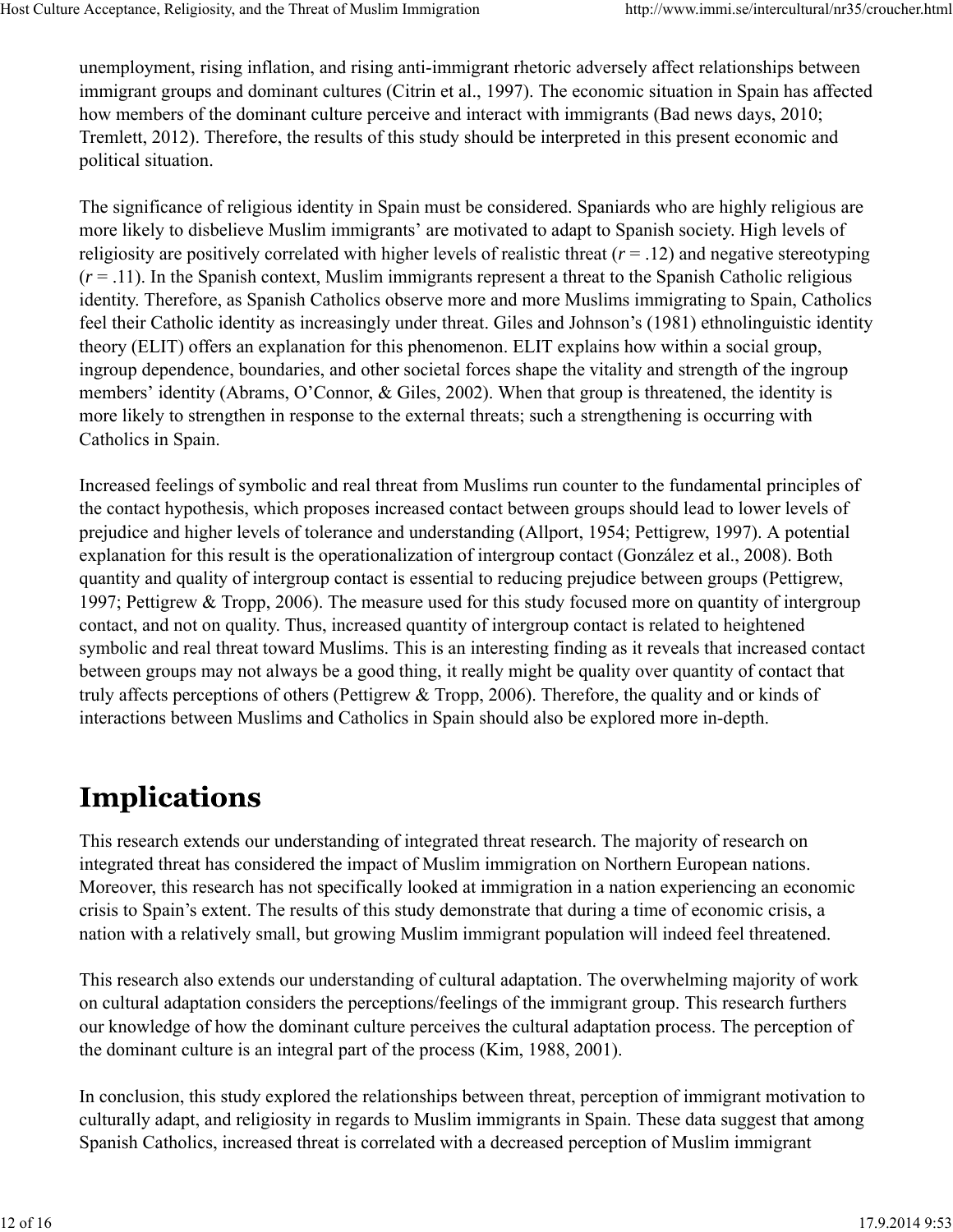motivation to culturally adapt to Spain, and that highly religious Catholics are less likely to think Muslims are motivated to adapt to Spain. Finally, increased intergroup contact between the two groups is positively correlated with increased symbolic threat and negative stereotypes. This research is a significant contribution to ITT, intergroup contact, and cultural adaptation literature as it highlights the intricate relationship between Muslim immigrants and the dominant culture in many European nations.

## **References**

Abbas, T. (2007). Muslim minorities in Britain: Integration, multiculturalism and radicalism in the post-7/7 period. *Journal of Intercultural Studies, 28,* 287-300.

Abrams, J., O'Connor, J., & Giles, H. (2002). Identity and intergroup communication. In W. B. Gudykunst & B. Mody (Eds.), *Handbook of international and intercultural communication* (2nd ed., pp. 225-240). Thousand Oaks, CA: Sage.

Adida, C. D., Laitin, D., & Valfort, A. M. (2010). Identifying barriers to Muslim integration in France. *PNA*, 107. Retrieved from: http://www.pnas.org/content/early/2010/11/17/1015550107.full.pdf

Allport, G. W. (1954). *The nature of prejudice.* Cambridge, MA: Addison-Wesley.

Allport, G. W., & Ross, J. M. (1967). Personal religious orientation and prejudice. *Journal of Personality and Social Psychology, 5,* 432-443.

Alston, J. P. (1975). Three measures of current levels of religiosity. *Journal for the Scientific Study of Religion, 14,* 165-168.

Bad news days: Recession is testing Spanish tolerance of high immigration. (4 February 2010). *The Economist*. Retrieved from: http://www.economist.com/node.15464909

Blaine, B. E., Triveidi, P., & Eshelman, A. (1998). Religious belief and the self-concept: Evaluating the implications for psychological adjustment. *Personality and Social Psychology Bulletin*, 24, 1040-1052.

Bowen, J. R. (2007). *Why the French don't like headscarves: Islam, the state, and public space.* Princeton, NJ: Princeton University Press.

Cachia, P. & Watt, V.M. (1965). *A history of Islamic Spain.* Edinburg: Edinburg University Press

Citrin, J., & Green,D.P, & Muste, C. & Wong, C. (1997). Public opinion toward immigration reform: The role of economic motivations. *The Journal of Politics*, 59, 858-881.

Craig, M. A., & Richeson, J. A. (2012). Coalition or derogation? How perceived discrimination influences intraminority intergroup relations. *Journal of Personality and Social Psychology, 102, 759-777*.

Croucher, S. M. (2006). The impact of external pressures on an ethnic community: The case of Montréal's Quartier Chinois and Muslim-French immigrants. *Journal of Intercultural Communication Research, 35,*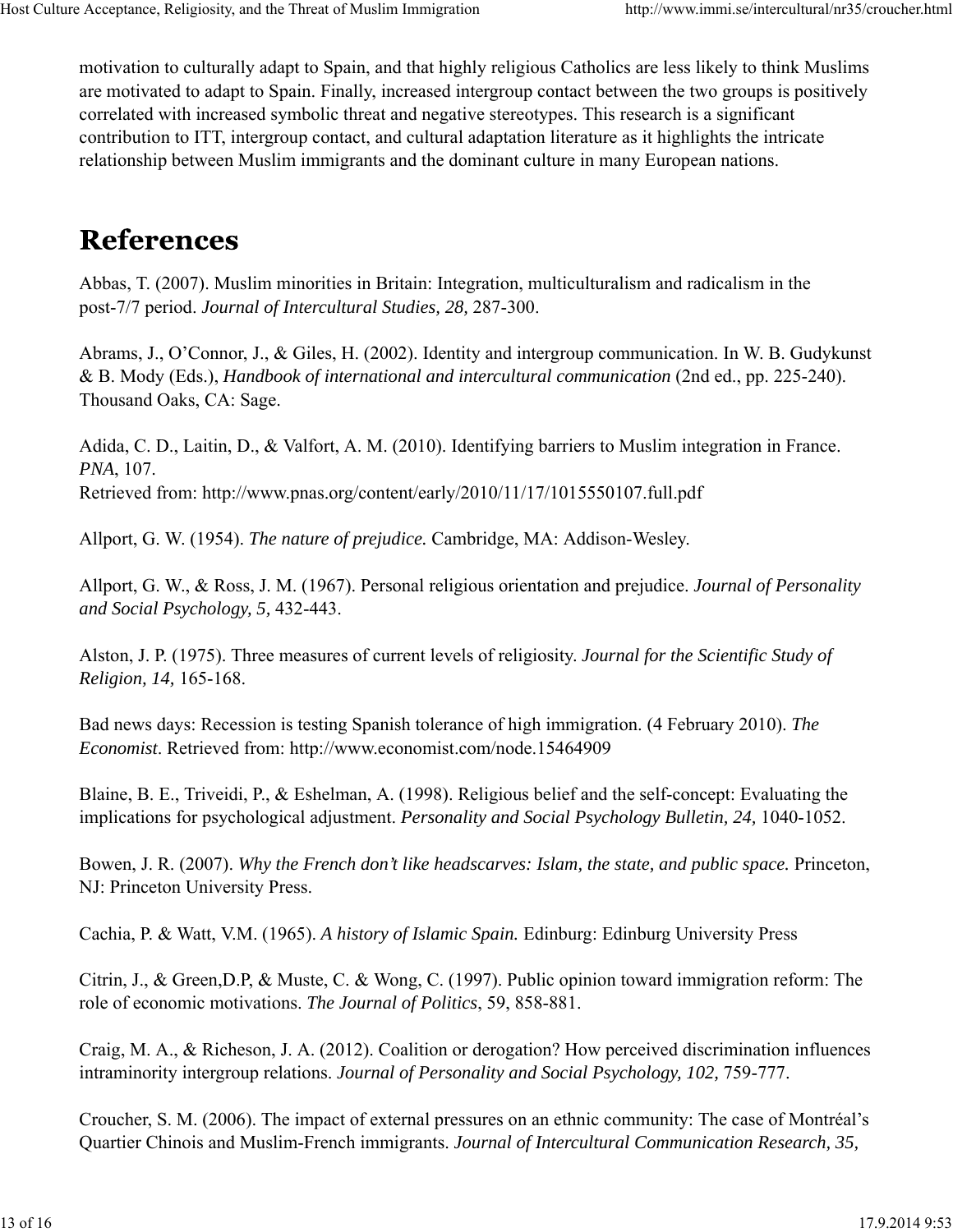235-252.

Croucher, S. M. (2008). *Looking beyond the hijab.* Creskill, NJ: Hampton Press.

Croucher, S. M. (2009). A mixed method analysis of French-Muslims' perceptions of *La Loi* 2004-228. *Journal of International and Intercultural Communication, 2,* 1-15.

Croucher, S. M. (2013). Integrated Threat Theory and Acceptance of Immigrant Assimilation: An Analysis of Muslim Immigration in Western Europe. *Communication Monographs, 80,* 46-62.

Croucher, S. M., & Cronn-Mills, D. (2011). *Religious misperceptions: The case of Muslims and Christians in France and Britain.* New York: Hampton Press.

Croucher, S. M., Oommen, D., Borton, I., Anarbaeva, S., & Turner, J. (2010). The influence of religiosity and ethnic identification on media use among Muslims and Non-Muslims in France and Britain. *Mass Communication and Society, 13,* 314-334.

Croucher, S. M., Turner, J. S., Anarbaeva, S., Oommen, D., & Borton, I. (2008). Ethnic identification and religiosity: An analysis of Muslims and non-Muslims in France and Britain. *Journal of Communication and Religion*, *31,* 182-205.

Duckitt, J. (1992). *The social psychology of prejudice.* New York: Praeger.

Encarnacíon, O. G. (2008). *Spanish politics.* Malden, MA: Polity Press.

Fetzer, J. S., & Soper, J. S. (2005). *Muslims and the state in Britain, France, and Germany.* Cambridge: Cambridge University Press.

Giles, H., & Johnson, P. (1981). The role of language in ethnic group relations. In J. Turner & H. Giles (Eds.), *Intergroup behavior* (pp. 199-243). Oxford, England: Basil Blackwell.

González, K. V., Verkuyten, M., Weesie, J., & Poppe, E. (2008). Prejudice towards Muslims in the Netherlands: Testing integrated threat theory. *British Journal of Social Psychology, 47,* 667-685.

Hargreaves, A. G. (1995). *Immigration, 'race' and ethnicity in contemporary France.* London: Routledge.

Hurd, D. (12, February 2012). Under siege? Spain resists Islamic "invasion." *CBN News*. Retrieved from: http://www.cbn.com/cbnnews/world/2012/february/under-siege-spain- resists-islamic-invasion-/

Instituto National de Estaística. (2012). "Economically Active Population Survey (EAPS) third quarter of 2012." Retrieved from: http://www.ine.es/en/daco/daco42/daco4211/epa0312\_en.pdf

Islam, R. M., & Hewstone, M. (1993). Dimensions of contact as predictors of intergroup anxiety, perceived outgroup variability, and out-group attitude: An integrative model. *Personality and Social Psychology Bulletin, 19,* 700-710.

Kern, S. (21, July 2012). Spain debates burqa ban; Muslim immigration soars. *Gatestone Institute International Policy Council*. Retrieved from: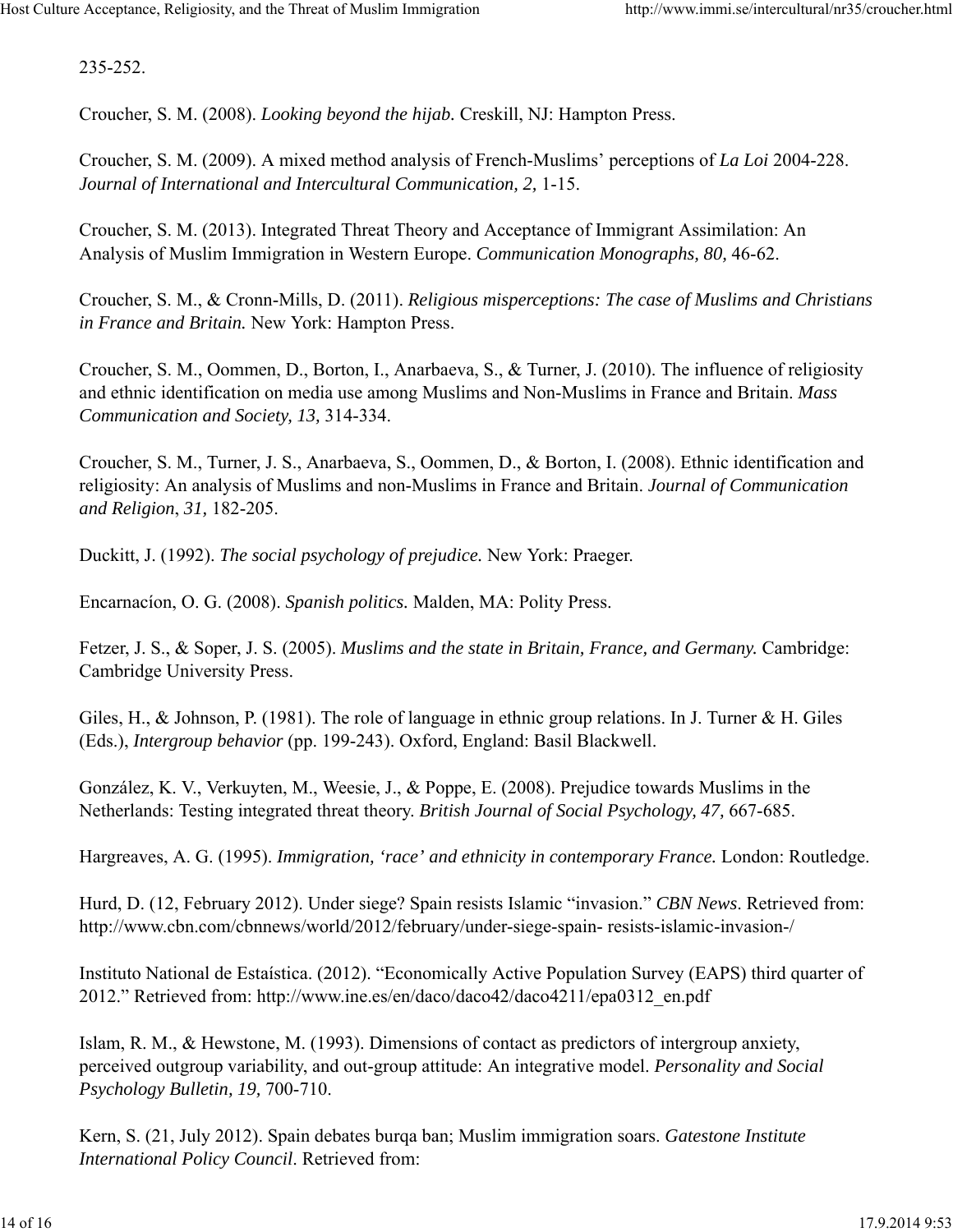http://www.gatestoneinstitute.org/1424/spain-burqa-ban-muslim-immigration

Kim, Y. Y. (1988). *Communication and cross-cultural adaptation: An integrative theory.* Clevedon, UK: Multilingual Matters.

Laurence, J., & Vaisse, J. (2006). *Integrating Islam: Political and religious challenges in contemporary France:* Washington DC: Brookings Institution Press.

Love, E. (2009). Confronting Islamophobia in the United States: Framing civil rights activism among Middle Eastern Americans. *Patterns of Prejudice, 43,* 401-425.

Muslims in Europe: Country Guide. (2005, December 23). *BBCNEWS*. Retrieved December 14, 2012 from: http://news.bbc.co.uk/2/hi/europe/4385768.stm.

Neuman, W. L. (2006). *Social research methods: Qualitative and quantitative approaches* (6th ed.). Boston: Allyn and Bacon.

Pettigrew, T. F. (1997). Generalized intergroup contact effects on prejudice. *Personality and Social Psychology Bulletin, 23,* 173-186.

Pettigrew, T. F., & Meertens, R. W. (1995). Subtle and blatant prejudice in Western Europe. *European Journal of Social Psychology, 25,* 57-75.

Pettigrew, T. F., & Tropp, L. R. (2005). Allport's Intergroup Contact Hypothesis: Its history and influence. In J. F. Dovidio, P. Glick, & L. Rudman (Eds.), *On the nature of prejudice* (pp. 262-277). Malden, MA: Blackwell Publishing.

Rimmer, T. (1996). Religion, mass media, and tolerance for civil liberties. In D. A. Stout  $\&$  J. M. Buddenbaum (Eds.), *Religion and mass media: Audiences and adaptations* (pp. 105-122). Thousand Oaks, CA Sage.

Shaw, I. S. (2012). Stereotypical representations of Muslims and Islam following the 7/7 London terror attacks: Implications for intercultural communication and terrorism prevention. *International Communication Gazette, 74,* 509-524.

Stephan, W. G., & Renfro, C. L. (2002). The role of threat in intergroup relations. In D. M. Mackie & E. R. Smith (Eds.), *From prejudice to intergroup emotions* (pp. 191-207). New York: Psychology Press.

Stephan, W. G., & Stephan, C. W. (1993). Cognition and affect in stereotyping: Parallel interactive networks. In D. M. Mackie & D. L. Hamilton (Eds.), *Affect, cognition, and stereotyping: Interactive processes in group perception* (pp. 111-136). Orlando, FL: Academic Press.

Stephan, W. G., & Stephan, C. W. (1996). Predicting prejudice. *International Journal of Intercultural Relations, 20,* 409-426.

Stephan, W. G., Ybarra, O., & Bachman, G. (1999). Prejudice toward immigrants: An integrated threat theory. *Journal of Applied Social Psychology, 29,* 559-576.